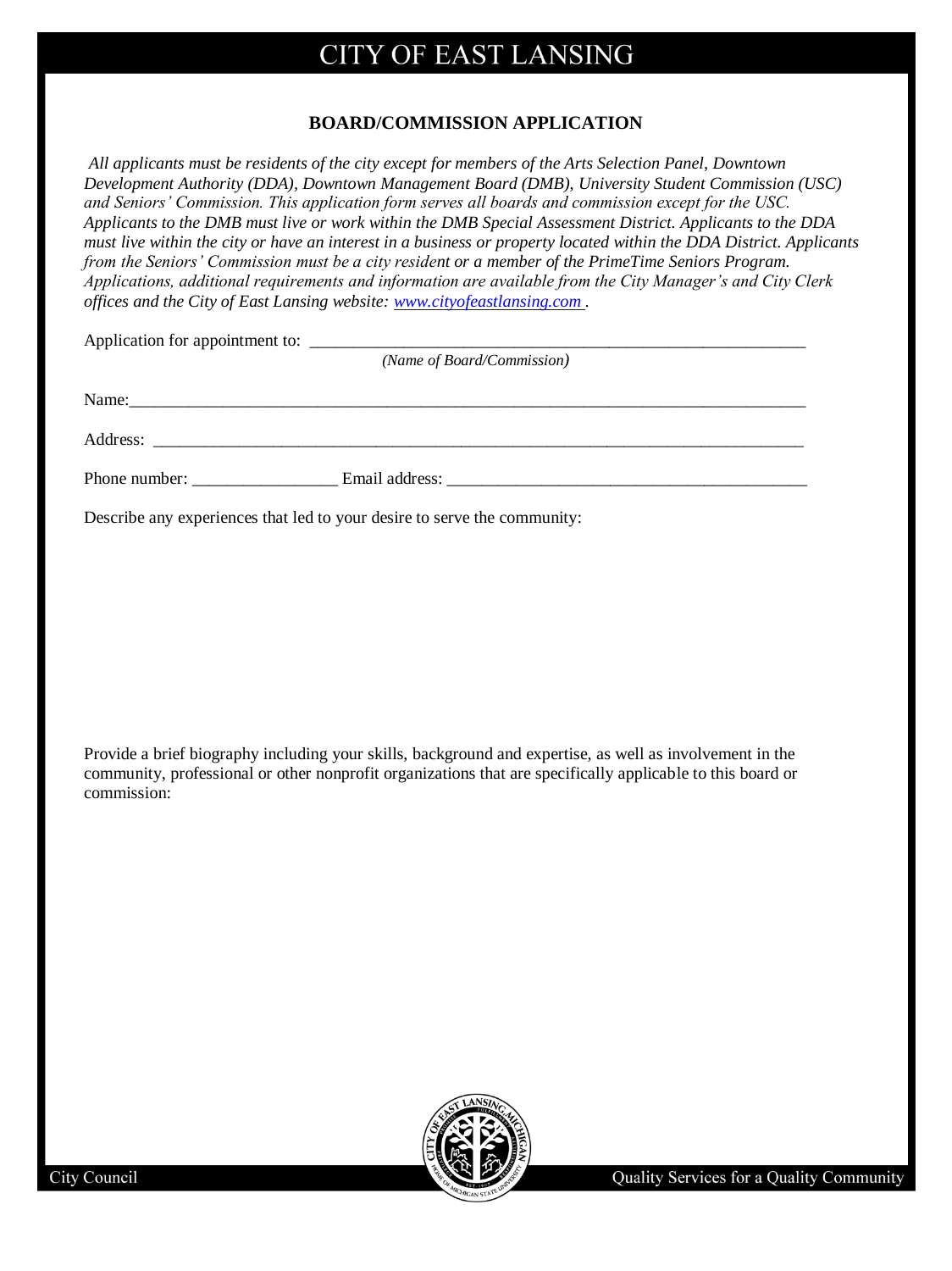#### **Employment:** List your most recent employment experiences.

| <b>Dates of Employment</b> | <b>Company Name/Location</b> | <b>Position</b> | <b>Job Description</b> |
|----------------------------|------------------------------|-----------------|------------------------|
|                            |                              |                 |                        |
|                            |                              |                 |                        |
|                            |                              |                 |                        |
|                            |                              |                 |                        |
|                            |                              |                 |                        |
|                            |                              |                 |                        |
|                            |                              |                 |                        |
|                            |                              |                 |                        |
|                            |                              |                 |                        |
|                            |                              |                 |                        |

#### **Education:** List your most recent educational experiences.

| <b>Educational Institution/School</b> | <b>Certificate/Degree Received</b> | Area(s) of Study |
|---------------------------------------|------------------------------------|------------------|
|                                       |                                    |                  |
|                                       |                                    |                  |
|                                       |                                    |                  |
|                                       |                                    |                  |
|                                       |                                    |                  |
|                                       |                                    |                  |
|                                       |                                    |                  |
|                                       |                                    |                  |
|                                       |                                    |                  |
|                                       |                                    |                  |

**Supplemental Information:** Please review the attached "Boards and Commissions Application Attachment" for the desired qualifications for each board and commission. Check the appropriate box or boxes to indicate whether you have experience or professional credentials that may be needed to fill a specific seat.

Some boards and commissions are a mix of citizens with certain qualifications and others are citizens representing the general public. Even if you do not have any of the experience or professional background listed below, the community urges you to apply for consideration. The community needs citizens with diverse backgrounds on its boards and commissions.

## **BOARD AND COMMISSION APPLICATION ATTACHMENT**

#### **Arts Commission**

Members of the Arts Commission must be city residents and should be persons who are interested, knowledgeable and reflect the diversity of the community. In addition, members should have some background in the arts. Please check below if you have experience in:

 $\Box$  Public Art

- $\Box$  Culture
- $\Box$  Performing Arts
- Visual Arts
- $\Box$  Arts Education and/or Marketing

#### **Arts Selection Panel**

Members of the Arts Selection Panel should be persons who are interested, knowledgeable and reflect the diversity of the community. In addition, members should have some background in the arts. Please check below if you have experience in:

- $\Box$  Acquisition, placement and/or display of works of Public Art
- $\Box$  Culture
- Visual Arts
- $\Box$  Arts Education and/or Marketing



City Council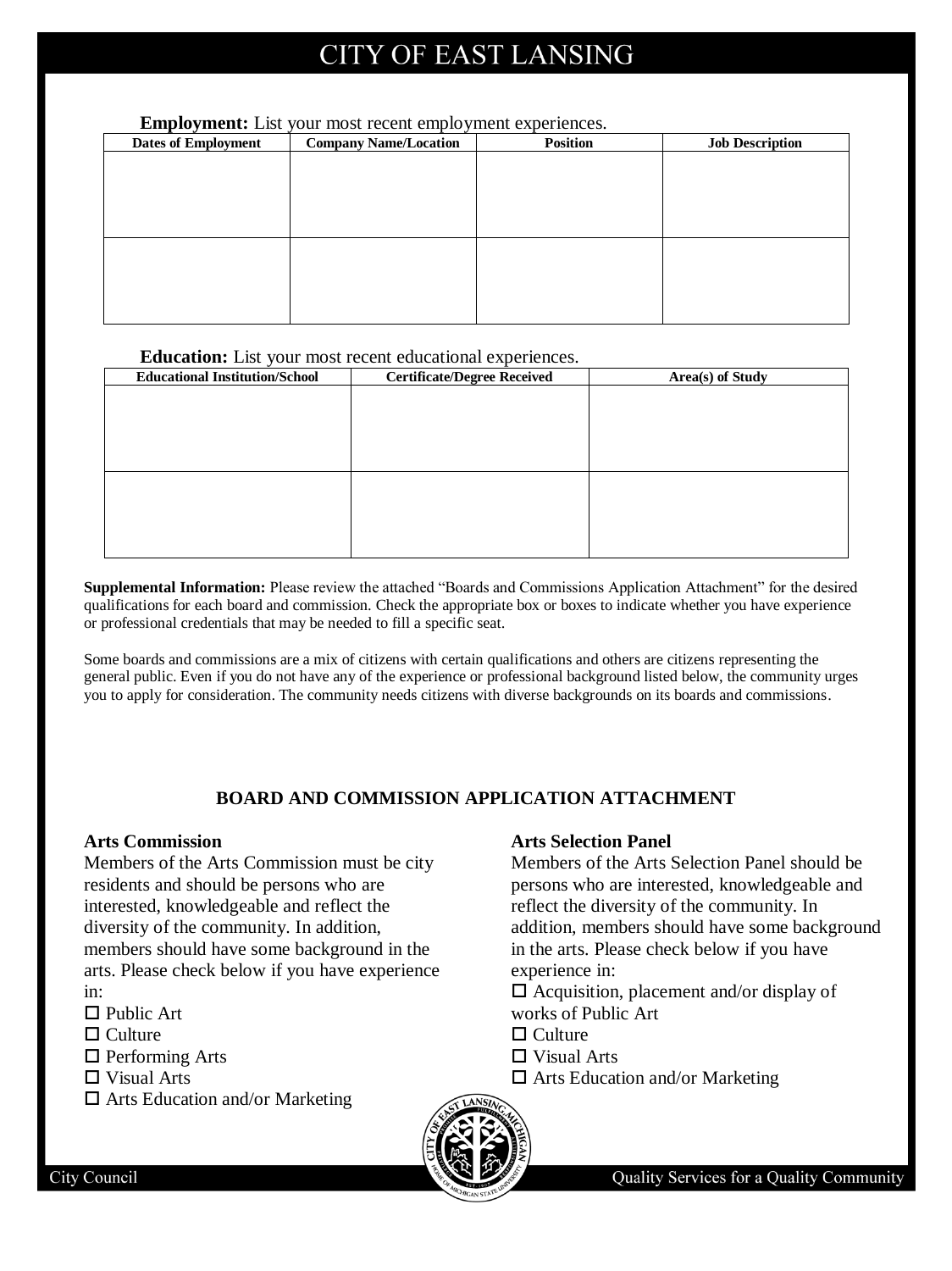#### **Board of Review**

Members must be electors of the city. Experience and/or training in matters related to real estate is preferred but not required. Please check below if you have experience in:

- $\Box$  Banking/Finance
- $\Box$  Property Appraisal/Assessing
- $\Box$  Real Estate/Development/Law

### **Building Authority**

Members must be city residents qualified by experience and/or training in matters related to real estate. Please check below if you have experience in:

- $\square$  Banking/Finance
- $\Box$  Property Appraisal/Assessing

 $\Box$  Real Estate/Development/Law (no agents or brokers)

#### **Building Board of Appeals**

Members must be city residents and qualified by experience and/or training in matters relating to construction. Please check below if you have experience in:

- □ Architecture
- $\Box$  Building Construction
- $\square$  Engineering

### **Commission on the Environment**

Members must be city residents and qualified by experience and/or training in matters relating to the environment. Please check below if you have experience in:

- □ Environmental Protection
- **D** Conservation
- $\Box$  Waste
- $\Box$  Climate Change
- $\Box$  Energy

### **Downtown Development Authority**

A minimum of 50% of the members must consist of commissioners that own or manage commercial property in the downtown and one member who lives within the DDA district. Please check below if you have experience in:

- $\Box$  New Business Development
- $\square$  Business Recruitment and Retention
- □ Marketing and Promotion
- □ Real Estate Development
- $\Box$  Banking/Finance

#### **Downtown Management Board**

Members must consist of commissioners that own or manage commercial property in the downtown. Please check below if you have experience in:

- $\Box$  New Business Development
- $\square$  Business Recruitment and Retention
- $\Box$  Marketing and Promotion

### **Historic District Commission**

Members include one registered architect, four residents of the City's designated historic districts, and each member should have a clearly demonstrated interest or knowledge in historic preservation. Please check below if you have experience in:

- □ Architecture
- Building Construction/Engineering
- $\Box$  Historic Preservation

### **Housing Commission**

Members must be city residents qualified by experience and/or training in matters related to the housing industry, property management and/or neighborhood preservation. Please check below if you have experience in:

- $\Box$  Residential Real Estate
- $\Box$  Building Construction
- $\Box$  Housing Development/Law
- $\Box$  Property Appraisal/Assessing
- $\Box$  Property Management/Leasing
- $\Box$  Policymaking

### **Human Relations Commission**

Members must be city residents qualified to protect and promote human dignity and respect for the rights of all individuals and groups. Please check below if you have experience in:

- $\square$  Disability Issues
- $\Box$  Mediation Experience
- Employment/Labor Law
- Human Resources/Personnel
- $\square$  Diversity Issues

### **Income Tax Board of Review**

Members must be city residents and individuals with a legal, tax or accounting background are encouraged to apply. Please check below if you have experience in:

- $\square$  Law
- **D** Taxes
	- Accounting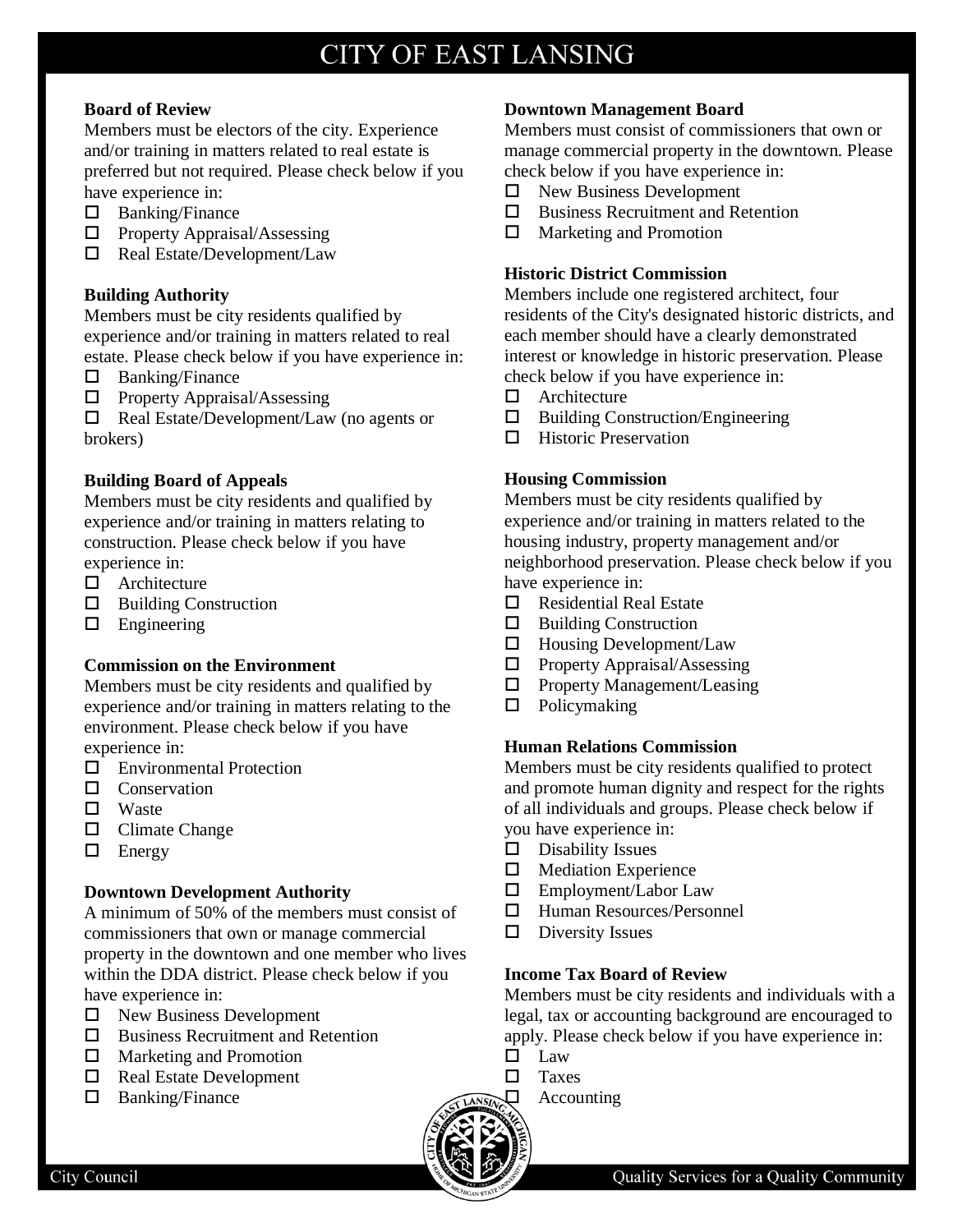# **Library Board of Trustees**

Members must be city residents qualified to set policies concerning the management, supervision and control of city library facilities. Please check below if you have experience in:

- $\Box$  Policymaking
- $\square$  Finance/Budget
- $\Box$  Advertising/Marketing/Public Relations
- $\square$  Preparation of strategic planning
- $\Box$  Knowledge of or experience with fundraising
- $\square$  Knowledge of or experience with levy campaigns
- □ Grants/Endowments
- $\Box$  Knowledge of libraries

# **Elected Officers Compensation Commission**

Member shall consist of registered electors of the city. Unless the appointment would create a conflict of interest or membership in incompatible offices, members of other city boards and commissions are eligible to serve on this board concurrently with their other board or commission appointment. Please check below if you have experience in:

- $\Box$  Policymaking
- □ Finance/Budget
- $\square$  Public Sector Compensation

# **Parks, Recreation & Arts Advisory Board**

Members are appointed by the city council. Members must be registered voters in the city qualified by experience and/or training in a variety of disciplines. Please check below if you have experience in:

- $\square$  Advertising/Marketing/Public Relations
- $\square$  Banking/Finance
- $\square$  Fitness/Recreation
- $\Box$  Forestry
- $\Box$  Land Use Planning
- Landscape Architecture
- □ Physical Education
- $\Box$  Public Administration

# **Planning Commission**

Members shall consist of residents representing different professions and occupations. Interest or training in land use related issues is beneficial. Please check below if you have experience in:

- Architecture/Landscape Architecture
- $\Box$  Building Construction
- $\Box$  Civil Engineering
- $\Box$  Land Use Planning
- $\square$  Real Estate Development

## **Seniors' Commission**

Members are appointed by city council. Members must be city residents or an active member of the PrimeTime Seniors' Program Please checks below if you have experience in:

- $\Box$  Aging Issues
- □ Grant/Endowments
- $\Box$  Finance/Budgeting
- $\square$  Marketing/Branding

 $\square$  Wellness Programming (physical, intellectual, social, vocational, emotional, spiritual)

## **Transportation Commission**

Members are appointed by city council. Members must be city residents qualified by experience and/or training in matters related to

transportation. Please check below if you have experience in:

- $\square$  Engineering
- $\square$  Budget/Finance
- $\Box$  Policymaking

# **Zoning Board of Appeals**

Members must be residents of the City and interest or knowledge of land use related issues is beneficial. Please check below if you have experience in:

- □ Architecture
- $\square$  Building Construction/Engineering
- $\Box$  Land Use Planning
- $\square$  Real Estate/Development/Law